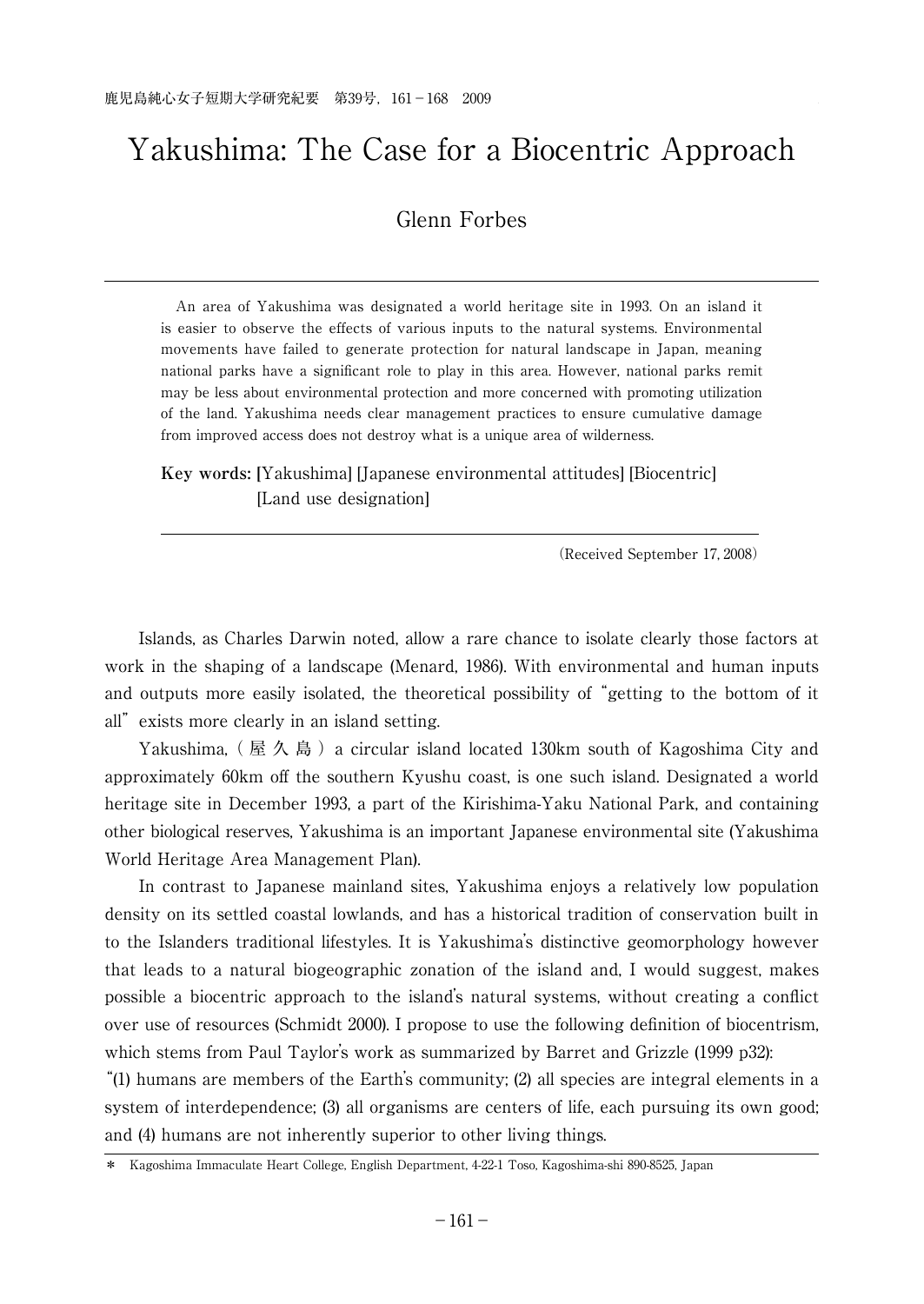#### **Change in environmental attitudes and public silence**

 Until the advent of modern engineering, steep mountains and dense forests left areas of Japan very isolated and people tried to foster a harmonious relationship with nature, in contrast to the European approach to nature as something to overcome (Takeda in Kira and Terada (eds) 2000: 225). In these circumstances, nature played a part in people's everyday lives and religious beliefs. Taneda (Kira and Terada (eds) 2000: 219) says, "Japan is an island nation, surrounded by the ocean and covered with mountains, in which every region has a representative peak as its symbol"and embodies spirits therein. Mountain shrines symbolize the religious value of the landscape in which spirits are an integral part of nature. In the past, hunters and foresters, fishermen and farmers all "shared this physical and religious bond with nature".

 With a few exceptions such as Yakushima, however, this norm has been wiped away in Japan's post world war two economic boom (Hane, chap. 15). The accompanying rapid urban development and transport infrastructure changes saw huge demographic shifts (in 1950, 48.3% of the workforce were in agriculture; in 1994 5.2% ) and, as a result, the type of culture with which people identify. Takeda (in Kira and Terada (eds) 2000: 223) proposes that the shift away from traditional villages which urbanization brought, and the identification with the company which Japan's post WW II economic expansion fostered, means that "people feel no interest in the place where they live, because it has nothing to do with their identity".

 Not only do people feel a lack of personal attachment to, or responsibility for their urban environment; they have also lost touch with more traditional Japanese life, in which nature played a large part. Brecher (1999: 169-70) conducted a survey of how "green" Japanese people thought their lifestyles were. While 90% thought nature important in Japan's artistic traditions, "only 15% thought that their current lifestyles reflected the importance of nature more than lifestyles in other countries".

 This does not mean Japanese people are happy with the situation. When the question "Generally, have you been happy with the environmental policies of the Japanese government?"was posed, only 1.4% of respondents said yes (0% of college students). This means that basically every person who replied with an opinion disapproved of the Japanese government's environmental policies. The extreme nature of this figure may be surprising, but as Brecher says, "more surprising . . . is that this nearly universal discontent is not being voiced to any significant degree."

 Brecher (1999: 171) attributes the lack of expression of dissatisfaction to grassroots indifference, indicative of a "pervasive apolitical spirit" that is the result of "the extent to which the Western democratic values worked into the constitution have failed to take root". Certainly, people's reticence to get involved is supported by other facts. Michael McCloskey, Sierra Club Chairman (quoted in Brecher, p88) states that Japan, for example, is "the only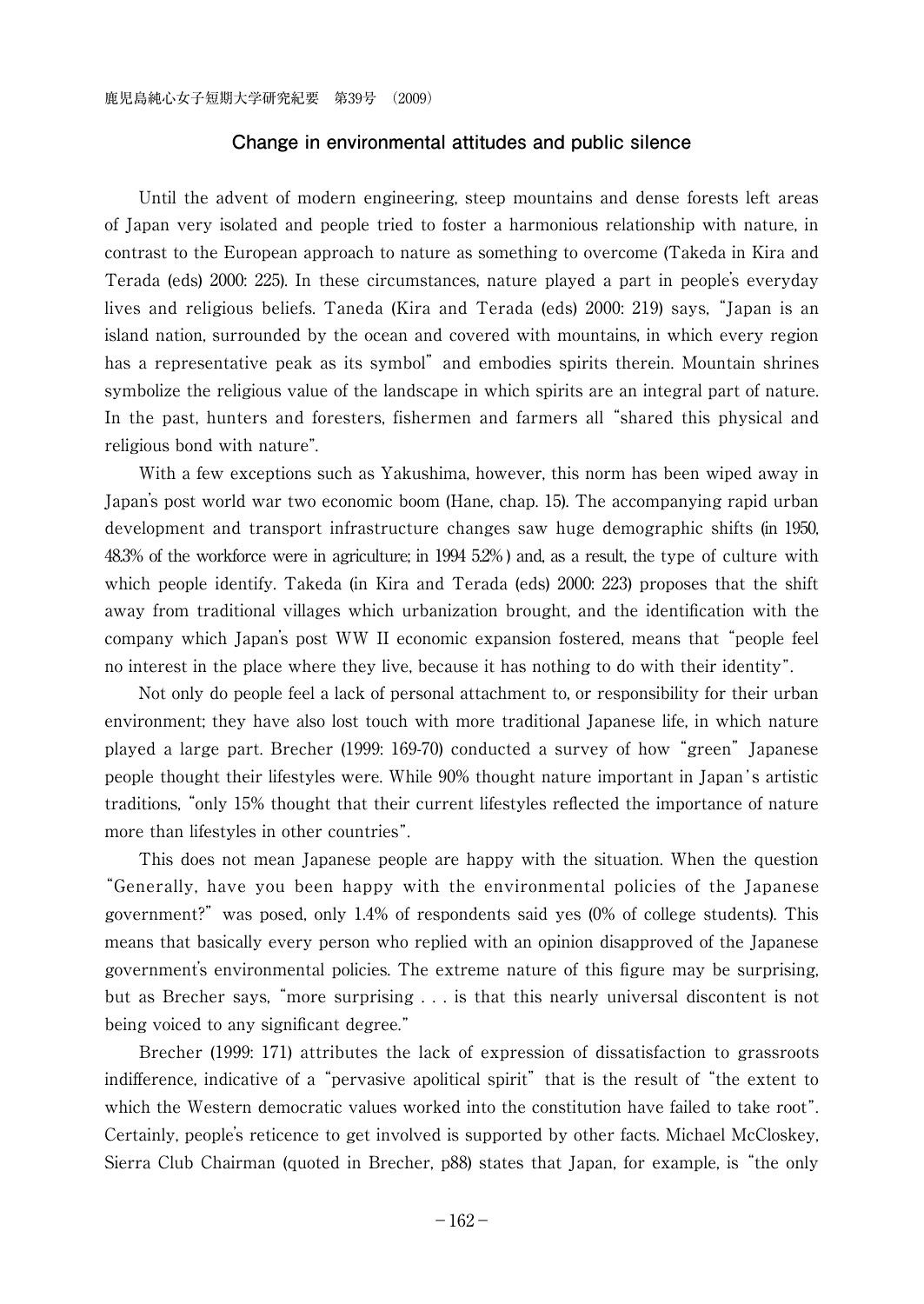highly-developed, prosperous country that doesn't have a national-level environmental movement of any strength". It seems that people are simply resigned to not making a difference in political matters, rather than being disinterested in environmental issues per se.

 Economically, Japanese people have the freedom to take a critical view of society, but unfortunately they are reluctant to get involved in issues with no direct bearing on their own livelihoods. Brecher (1999: 168) reports, "Environmental education in Japan has mainly targeted garbage separation, litter clean-ups, and nature appreciation  $-$  in other words localized and non-confrontational forms of action". People take responsibility for their own personal space, but, in contrast to other western nations, don't take a stance on global or national issues. Japan has therefore not been able to combat carbon dioxide emissions, reduce garbage (although recycling of garbage has been improved), energy consumption, use of cars or foreign timber.

 Environmental policy, indeed any government policy, is something Japanese people either do not want, or feel able, to take an active role in. Nishimura (Kira and Terada (eds) 2000: 224), talking about the Japanese power structure, says a historical factor is at work, "After World War II, a top-down system was . . . effective . . . for engaging in economic war." Fast decision-making was possible, but although Japanese society is "consensus-conscious", because decisions were handed down from the top "people in general are not in the habit of thinking about the larger problems of society."This top-down decision making system means "people are reconciled to not having their opinion heard"(Kira, Kira and Terada (eds) 2000: 222). Accustomed to feeling powerless to participate in policy at any level, it seems that people, comfortable with their current lifestyles, have excluded it as a possibility.

## **The Reasons for National Parks**

 This being the case, what role do national parks play, and are they necessary or effective? The Japanese Ministry of the Environment conducted national surveys on the Natural Environment between 1979-86, and again from 1988-92. Comparative statistics show a deteriorating natural environment and make a case for protection (State of Japan' s Environment at a Glance: Natural Vegetation). During this period, every single land type classified as natural, or near natural, decreased in area. If National Parks serve as a way to retain ever dwindling wilderness, then these Parks, clearly defined and effectively run, would seem to be a desirable instrument of environmental protection. Yakushima, with its natural attractions and geographic remoteness could be a model park where biological diversity is preserved without negatively affecting human settlement and economic activities.

One worry is that due to the"natural world heritage site"designation, Yakushima is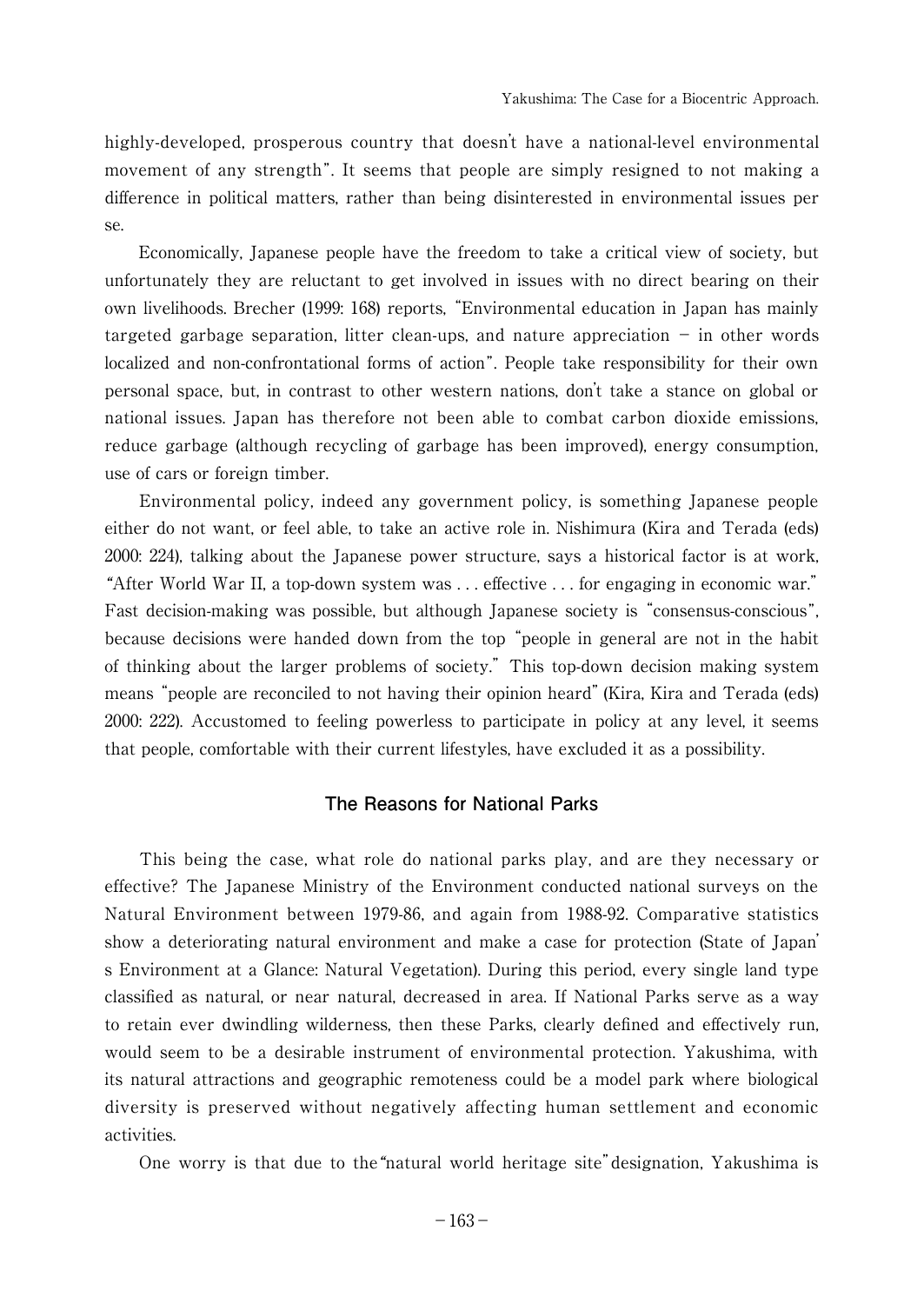perceived as being green. In other words, that designation itself gives the Island a'natural' image, when the reality may be less clear cut. Theoretically, Yakushima is covered by some degree of protective legislation, due to its (excessively complicated) designation under a series of conservation related zonings. However, Brecher (1999: 47), writing on the environment in modern Japan, finds "Laws are . . . superficial and ineffective . . . window dressing. He cites the example of Japan having "150 rangers patrolling national parks", but where poaching is nonetheless "standard practice". Laws are in effect and a national park system in place, but without close examination the ineffectiveness of the system is not evident. Yakushima itself has five national park rangers, three of whom are on patrol in the park at any one time. With (conservative) estimates of up to 45,000 people a year on Yakushima's trails, the park ranger to visitor ratio is clearly strained.

 National Parks however are not necessarily for the protection of the environment. In Japan, the Natural Parks law defines National Parks (Ministry of the Environment: National Parks and Sanctuaries). This law "aims to conserve scenic areas and their ecosystems, to promote their utilization, and to contribute to the health, recreation and environmental education of the people."

Parks are classified as follows:

- (a)National Parks. These contain outstanding ecosystems and "national-level" scenic beauty. They are designated by the Director General of the Environment Agency. Currently 28 parks cover 2.05 million hectares (5.4% of the area of Japan).
- (b)Quasi-National Parks. Places of district-level natural beauty. These are proposed by Prefectural Governors, and then designated by the Director General of the Environment Agency. There are 55 parks covering 1.33 million hectares (3.5% of the area of Japan).
- (c)Prefectural Natural Parks. Places of "prefectural-level importance"designated by prefectural governments. There are 301 parks covering 1.94 million hectares (5.1% of the area of Japan).

Within the National Park itself, land is classified according to a zone system.

- Special Protection Zone. Strict regulations are enforced and building is prohibited
- ◦ Class I Special Zone. Scenic beauty is to be conserved as far as possible. Building is prohibited.
- ◦ Class II Special Zone. Agriculture, forestry and fisheries should be adjusted to suit the environment. Facilities for daily life of local people are required. Visitor facilities that do not obstruct scenic beauty are allowed.
- Class III Special Zone. As Class II. Clear-cut logging is allowed.
- ◦ Marine Park Zone. Areas with abundant marine life. Regulations as per Special Protection Zone.
- Ordinary zone. A buffer zone for conservation. Settlements and farms may exist.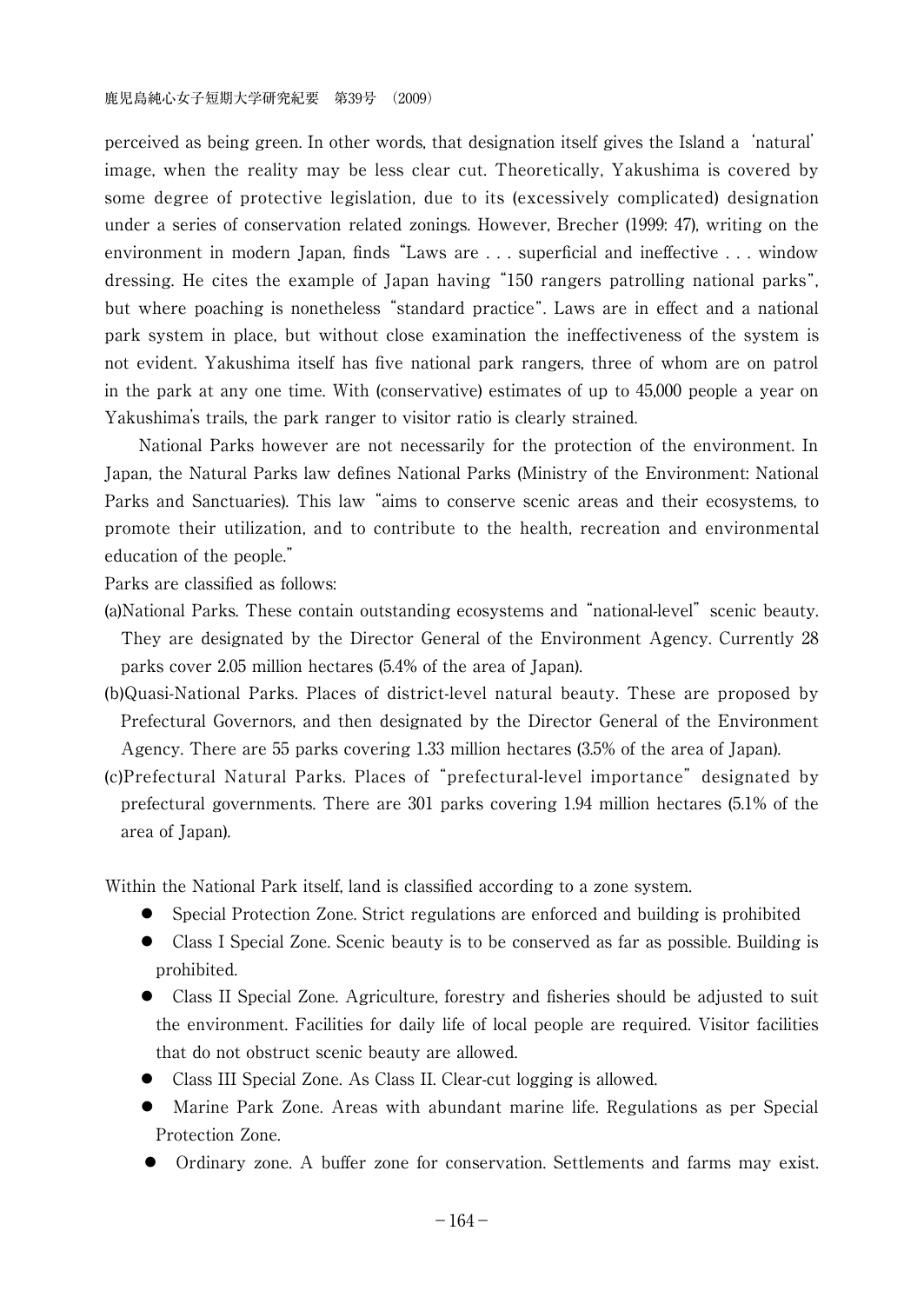Large buildings obstructing scenic beauty may be subject to administrative action.

 From this outline it is clear that human interaction with nature takes a central role in the purpose of Japanese national parks (Kagoshima prefecture Environmental Conservation Division) and organizations such as the Japan Ecotourism Society recognize the need for environmentally friendly tourism. In 1998 the Japanese National Land Agency released "A new grand design for the  $21<sup>st</sup>$  century" aiming to make Japan "a beautiful garden island" (Kira and Terada (eds) 2000: 222). Designed to show society's emphasis on the economy was over and that 'living' should begin, this represents a very anthropocentric view towards the environment.

## **Yakushima as wilderness area or theme park?**

 The danger for Yakushima is that this vision of Japan as a garden is realized. This may seem like an unlikely scenario, given the rugged geography of the landscape, but the island and its protected areas serve as a good case study for cumulative effect environmental changes. These changes include small, incremental changes such as road extensions, forestry clearance, and tourist number increases due to easier access. The cumulative effect of these changes is to bring present generations net benefits, but future generations net harm. The cumulative effect model can be related to the concrete example of the Jomon Sugi trail, Yakushima's most popular hiking route. This tree is the most famous natural object on the island and draws wildly disproportionate numbers of hikers. Current National Park estimates are of up to 800 hikers a day on this route in August. With this number of users there are entirely predictable problems, including lack of toilet facilities, litter and human waste on the trail, erosion of the trail and at the base of the tree, where the problem has necessitated the building of a fence to distance visitors from the site. Like Shiratani Unsuikyo, where vehicle access has been improved and consequently visitor numbers have soared and people are now wearing away the famous moss gardens that attracted them in the first place, Jomon Sugi is being adversely and predictably affected by the huge number of visitors.

 In addition to these obvious changes, so called "invisible hand"effects such as loss of biodiversity are cumulatively negative and may go unnoticed until they reach a balance point, beyond which the ecosystem quickly degrades. This threat extends to species which have not yet been 'discovered', such as the plant, *Yakunohinahoshi,* found only this year by long term Yakushima resident and nature photographer, Hiroaki Yamashita.

 On Yakushima, it may seem that there is a long way to go until a critical point is reached, but since global biodiversity loss due to human land-use conversion (biodiversity is measured as the number of species, gene variety and ecosystem loss) has leading academics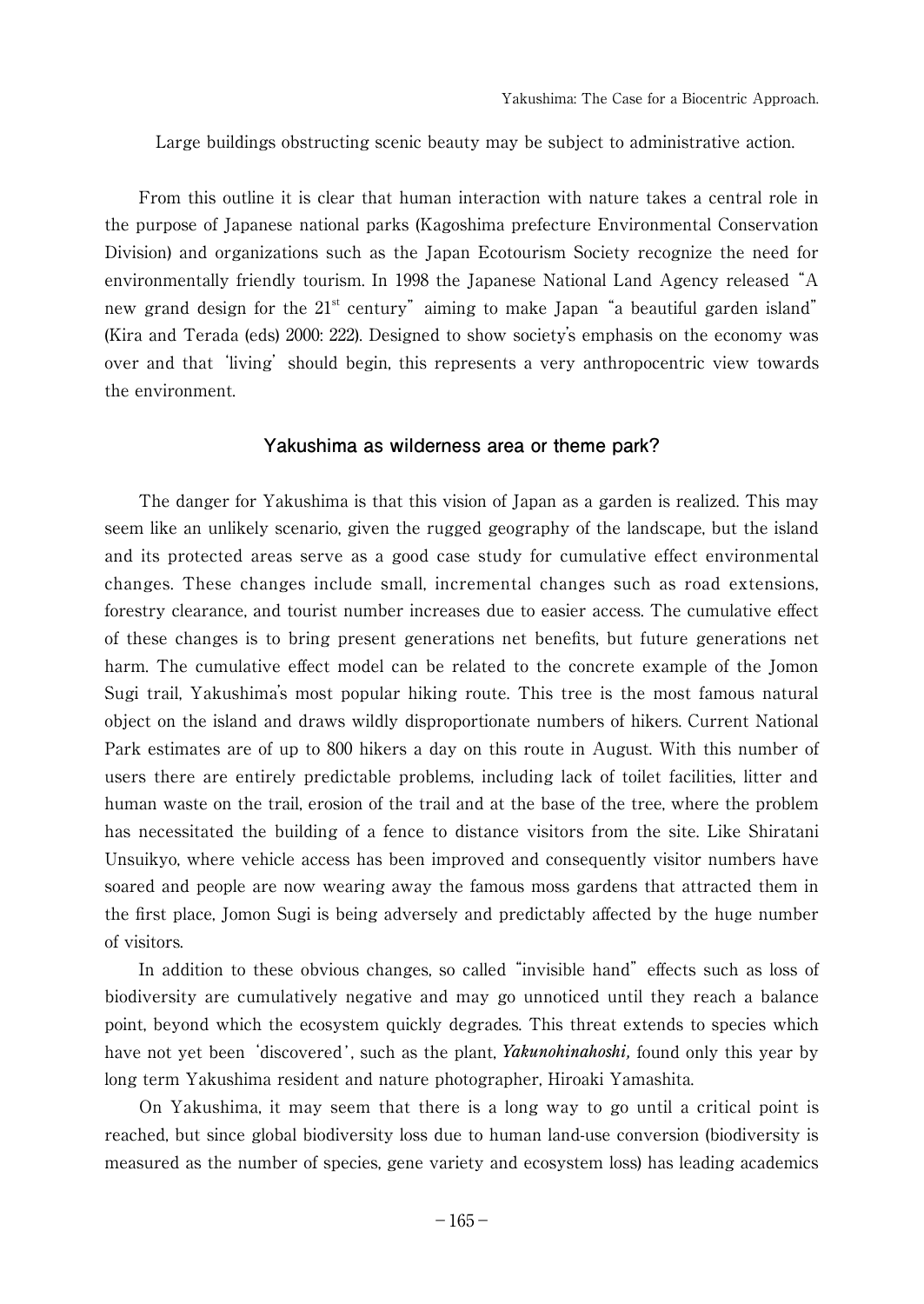(Leakey and Lewin) considering the current period of history to be the start of the  $6<sup>th</sup>$ major mass extinction of all geological time, prudence would suggest adopting a cautionary approach. Seen in this light, the current developments to make vehicle access easier to the centre of Yakushima are leading to predictable negative results and are perpetrating foreseeable intergenerational injustice (Wood and Waterman, 2008).

 Entirely foreseeable consequences of development mean current generations benefit economically while subsequent generations lose. The national park service is not unaware of these conditions and is currently considering the possibility of limiting numbers of hikers at certain times of year. However, this policy may be likened to persistently treating the symptoms of an illness rather than preventing the illness from occurring in the first place. One possibility may be to run some contingent valuation studies to see what sort of revenue might be generated by adopting a permit system for the national park. Money generated could be used to offset loss in earnings if there is a fall in visitor numbers due to some people being unwilling to pay to visit the park. This would also allow the park to be operated in such a way as to minimize damage, which the present visitor pattern shows to be an area requiring some action.

 Not that the environment agency is always able to respond effectively. Writing in 1999, Brecher (p88-89) states that "for the Environment Agency to introduce . . . legislation, it requires the approval of twenty-four other agencies and commissions." Clearly, there is a measure of inefficiency in the system. This is connected to the Wood and Waterman concept of *ultra vires* (literally, beyond jurisdiction), which effectively prevents democratic governments from legislating for the benefit of future generations. In Yakushima this is further compounded by the sheer number of conservation orientated designations overlapping each other (World Heritage Evaluation Group 1993 and East Asia Biosphere Reserve Network Report 1996).

#### **The benefits of a biocentric approach for Yakushima**

 How does the current outlook translate to environmental concerns on Yakushima? On Yakushima, people still retain a sense of living with the land: a sense that has been lost in parts of modern Japan. There is also a geographical separation of areas of human landuse and the areas designated as wilderness, meaning that the possibility exists for the island to contain both a viable economic system and sustainable biodiversity without generating a clash over use of resources.

 As Japan has modified much of its natural environment, Yakushima, largely as the result of geographical remoteness and rugged terrain, has until now managed to retain wilderness areas. These wilderness areas are the reason for the island's current popularity, with increased visitor numbers now threatening the very nature that attracted them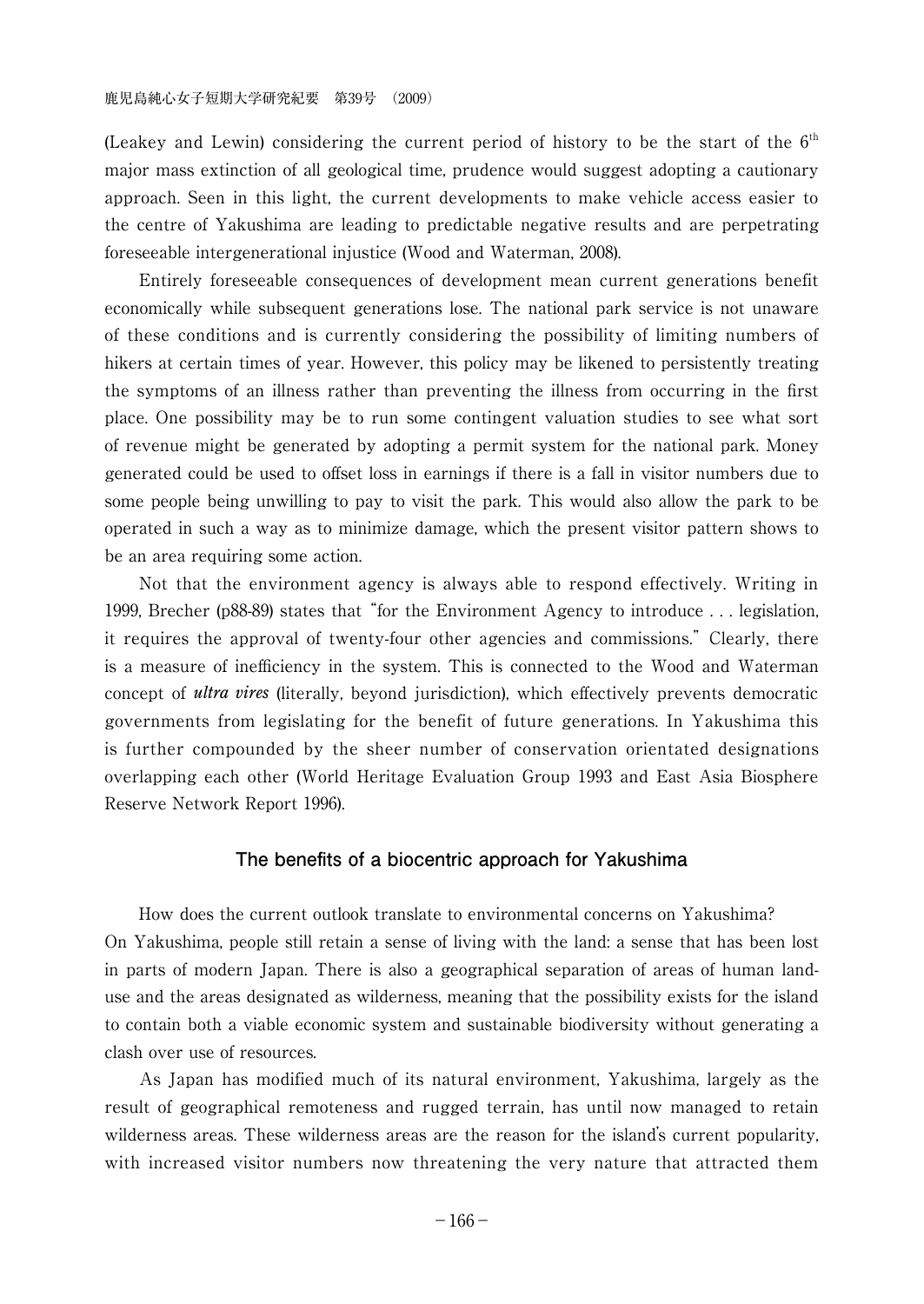there in the first place. If effective leadership is shown, Yakushima, due to its distinct geographical conditions, provides an opportunity for a model of biodiversity conservation that also benefits the local population. Unfortunately, comparative studies suggest that future costs and concerns are being subordinated to present day benefits, and consequently the cumulative effects of change are not moving in a positive direction. A beautiful garden island can be constructed even on reclaimed industrial land. It is not necessary to convert one of the last pristine wildernesses into a tamed park.

# **Bibliography**

Adger,W.N. (2000) *Environmental Science for Environmental Management.* (O'Riordan, ed) UK: Pearson Education Ltd.

Barrett, C. B. and Grizzle, R. (1999) "A Holistic Approach to Sustainability Based on Pluralism Stewardship."*Environmental Ethics* 21: 23-42.

Brecher, W. P. (1999) *Nature Watch: Essays from Japan.* Canada: Trafford.

East Asian Biosphere Reserve Network Report. (EABRN-4) On-line PDF http://www.unesco.or.id/prog/science/envir/EABRN/Yaku-Eval

- Kira, M. & Terada, M. (Eds.) (2000) *Japan. Towards Totalscape.* Rotterdam: Nai Publishers (Netherlands Architecture Institute).
- Leakey, R. and Lewin, R. (1995) *The Sixth Extinction: Biodiversity and its Survival.* New York: Doubleday.

Menard, H. W. (1986) *Islands.* New York: Scientific American Library.

Ministry of the Environment (Japan)

- 1.The Basic Environment Law. Ministry of the Environment www.env.go.jp/en/lar/blaw/index.html
- 2.Climate Change: Second Meeting of the U.S.-Japan High-Level Consultations on Climate Change. http://www.env.go.jp/en/topic/cc/cc020405.html
- 3.Japan Environment Quarterly (JEQ) -Vol.7 No, 1 March 2002 www.env.go.jp/en/org/jeq/v007-01.html